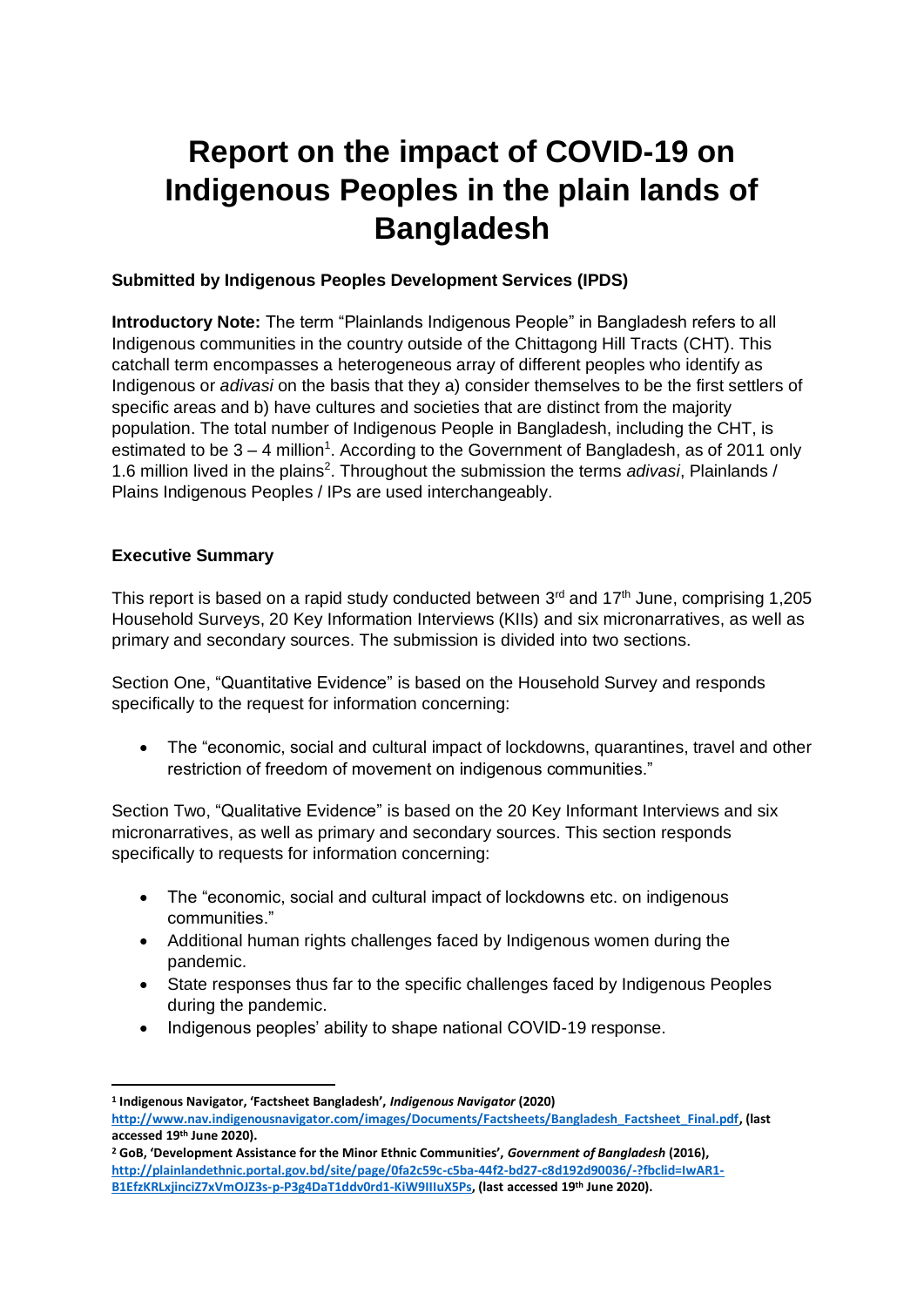• The prospects for ongoing human rights threats to Indigenous Peoples' ancestral lands and resources.

### Key findings:

- The crisis has caused a precipitate and alarming decline in the livelihoods of plain lands Indigenous Peoples. The number of plain lands indigenous people with a daily income below \$1.90 (defined by the World Bank as extreme poverty) has increased by 62% since the beginning of the crisis.
- A major cause of this is the precarious nature of employment in which plains IPs are generally engaged: of respondents engaged in paid employment, 72% have as a result of the crisis either been immediately laid off or "furloughed", which in the Bangladesh context means discharged from duties with little or no compensation except the promise of reinstatement at some future date.
- Plains indigenous groups' access to relief services is extremely limited. Over 60% of respondents have received no relief whatsoever from either the State or Non-Governmental Organisations (NGOs) since the beginning of the crisis period.
- Other key issues raised by the study include:
	- o Increased reports of racism and violence against Indigenous Peoples.
	- $\circ$  Discrimination against Indigenous Peoples by duty-bearers in the allocation of relief supplies.
	- $\circ$  Specific intersectional impacts on Indigenous women, including sexual assault, higher domestic labour burdens, lack of access to Sexual and Reproductive Health and Hygiene Services and disproportionate representation in high risk and precarious professions.
	- o Specific provision for plains IPs from the state is inadequate and poorly targeted, lacking accurate, ethnically disaggregated data.
	- o Universal concern among Indigenous social leaders and Gender activists that long-standing trends, including dispossession from ancestral lands, and sexual harassment and assault at the hands of the mainstream community will continue unabated and potentially intensify.

#### **1 Section 1: Quantitative Evidence**

- 1.1 The economic impact of the Covid crisis in Bangladesh has led to a precipitate and alarming decline in the incomes of plains Indigenous Peoples, as depicted in Chart 1 (below).
	- 74% of respondents reported a daily income of \$1.90 (extreme poverty) in June 2020; 46% of respondents said that this was their income in the precrisis period. This represents a 62% increase in extreme poverty among plainlands IPs since the onset of the crisis.
	- Chart 1 clearly depicts a collapse in the number of respondents with a daily income above \$6 since the crisis began (6% down from 19%), with smaller reductions in the other two intermediate income categories.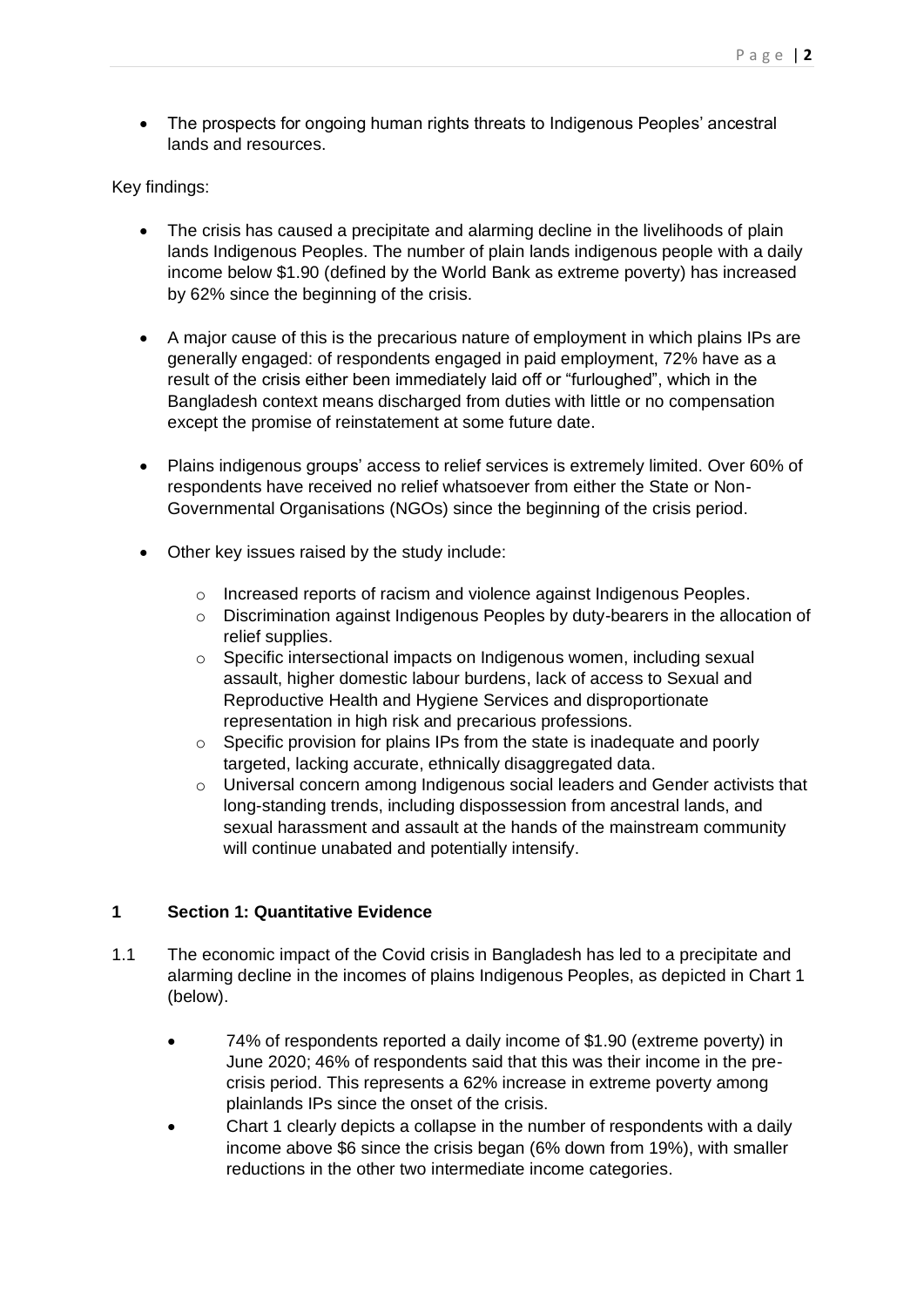• To put this in context, the proportion of Bangladesh's total population living on incomes below \$1.90 prior to the crisis was 15% according to the World Bank<sup>3</sup>.



**Chart 1: Comparison of Respondents' Income, Pre-Crisis and June 2020**

*NB: All figures converted to USD using Purchasing Power Parity (PPP)* 

- 1.2 A major cause of this huge impact on the livelihoods of plains IPs is the highly precarious nature of employment in which they are generally engaged. This includes the Ready Made Garments (RMG) sector, beauty parlours (which favour Indigenous women) and domestic service (maids, caretakers and guards). The lack of employment protection and benefits in these sectors has meant that Indigenous Peoples have been highly vulnerable to a sudden and complete cessation of income as the economic impacts of the pandemic began to be felt in Bangladesh. This is clearly depicted in Chart 2 (below) where respondents were asked to report the responses of their employers to the onset of the crisis.
	- 72% of respondents were either immediately laid off or "furloughed", which in the Bangladesh context means discharged from duties with little or no compensation except the promise of reinstatement at some future date.
	- A further 20% reported a partial reduction in salary; only 8% have reported that the crisis has resulted in no net change to their incomes.

#### **Chart 2: Impact of Crisis on Respondent Employment (%)**

**<sup>3</sup> Databank, 'World Development Indicators',** *The World Bank* **(2020[\) https://databank.worldbank.org/home.aspx](https://databank.worldbank.org/home.aspx) (last accessed 18th June 2020).**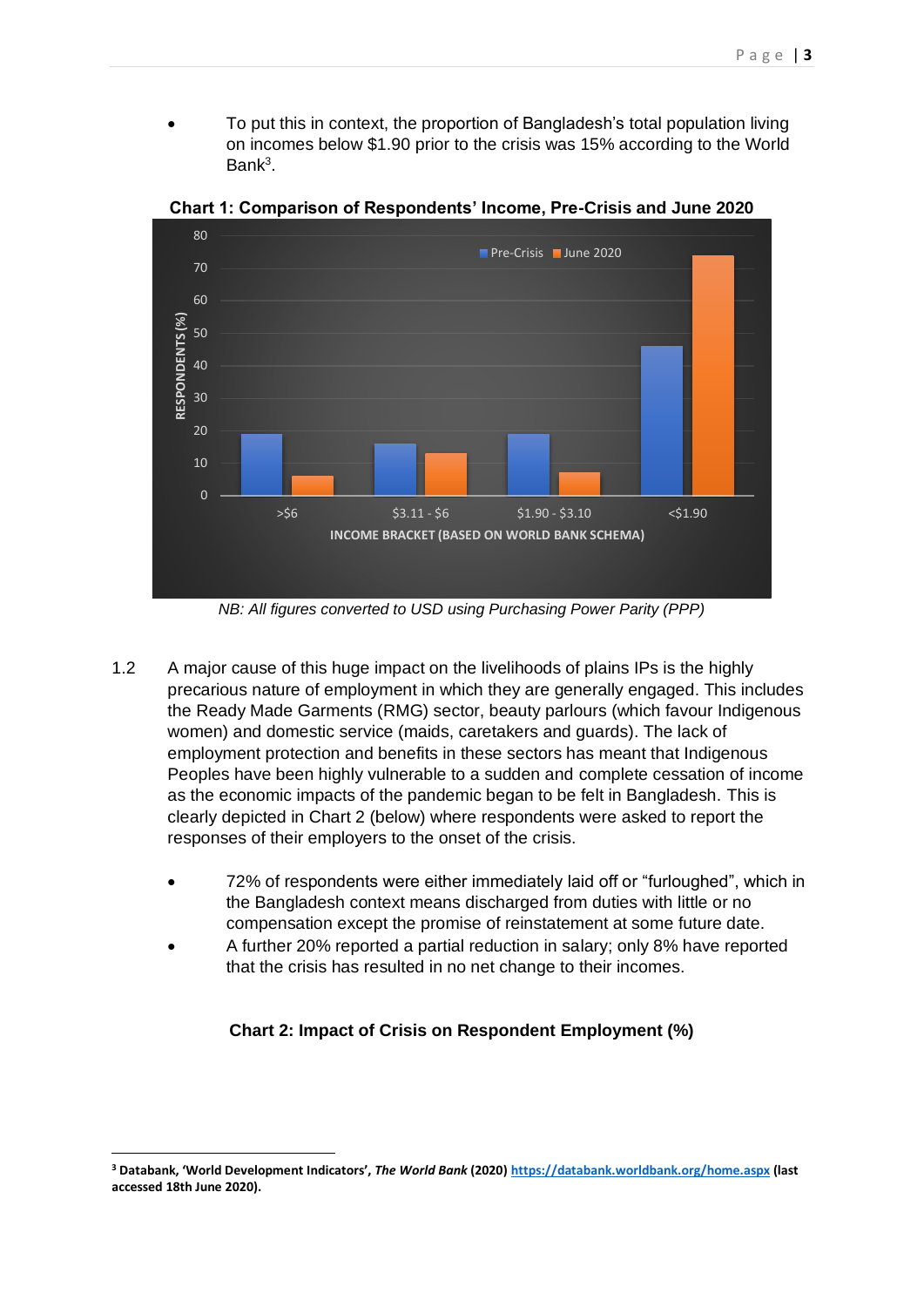

- 
- 1.3 This has had further knock-on effects for Indigenous People living in (generally urban) rented accommodation. The sudden cessation of income has meant that they are having to take on debt in the form of deferred rental payments (Table 1 below). Over 60% of respondents living in rented accommodation report some form of rental arrears.
- 1.4 The result is that 13% of respondents are considering returning to their home villages (Chart 3 below); it is already the case that many IPs have already done so but precise number have been impossible to ascertain.
- 1.5 Access to relief services organised by both the Government and by NGOs is inadequate: 62% of respondents disagreeing or strongly disagreeing with *both* of the statements "I have access to Government relief" and "I have access to NGO relief" (see Table 2 below).

| <b>Rent Arrears</b> | <b>Number</b> | <b>Percent</b> |  |
|---------------------|---------------|----------------|--|
| None                |               | 34 53          |  |
| One month           |               | 23.38          |  |
| Two months          |               | :1 20          |  |
| Three months        |               |                |  |

| Table 1: Arrears accrued by respondents living in rented accommodation |  |  |
|------------------------------------------------------------------------|--|--|
|------------------------------------------------------------------------|--|--|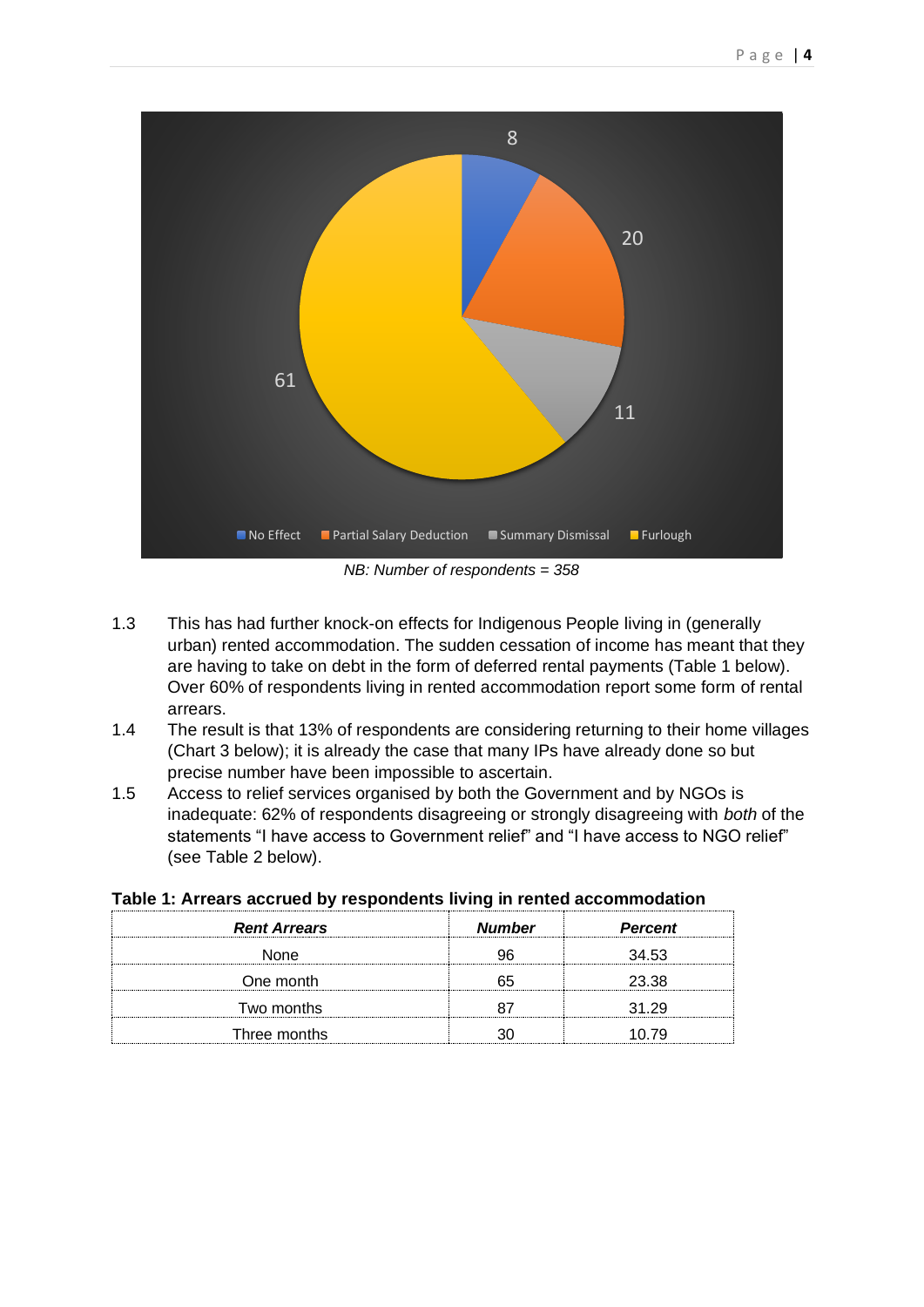## **Chart 3: Attitudes to returning to native village from respondents currently living in rented accommodation**



# **Table 2: Access to relief services from Government and Non-Government Organisations (NGOs)**

|                                              |                      | We have access to Government relief |          |         |       |                   |       |
|----------------------------------------------|----------------------|-------------------------------------|----------|---------|-------|-------------------|-------|
|                                              |                      | Strongly<br>disagree                | Disagree | Neutral | Agree | Strongly<br>agree | Total |
| 요<br>We have accurated<br>relief provided by | Strongly<br>disagree | 242                                 | 25       | 5       | 22    | З                 | 297   |
|                                              | Disagree             | 46                                  | 429      |         | 80    | ⌒                 | 564   |
| <b>NGOS</b>                                  | Neutral              | 9                                   | 21       | 32      | 25    |                   | 88    |
|                                              | Agree                | 55                                  | 93       | 8       | 45    |                   | 205   |
|                                              | Strongly agree       | 23                                  |          |         | 3     |                   | 32    |
|                                              | Total                | 375                                 | 569      | 53      | 175   | 14                | 1,186 |

1.6 Respondents report high levels of confidence in maintaining healthy practices in line with WHO recommendations to help stop the spread of Covid-19 (see charts 3 and 4 below). Over 80% of respondents strongly agreed or agreed with the statement "I think my family has proper hygiene practices to prevent Coronavirus" and over 90% of respondents reporting that they wear face masks when leaving the house.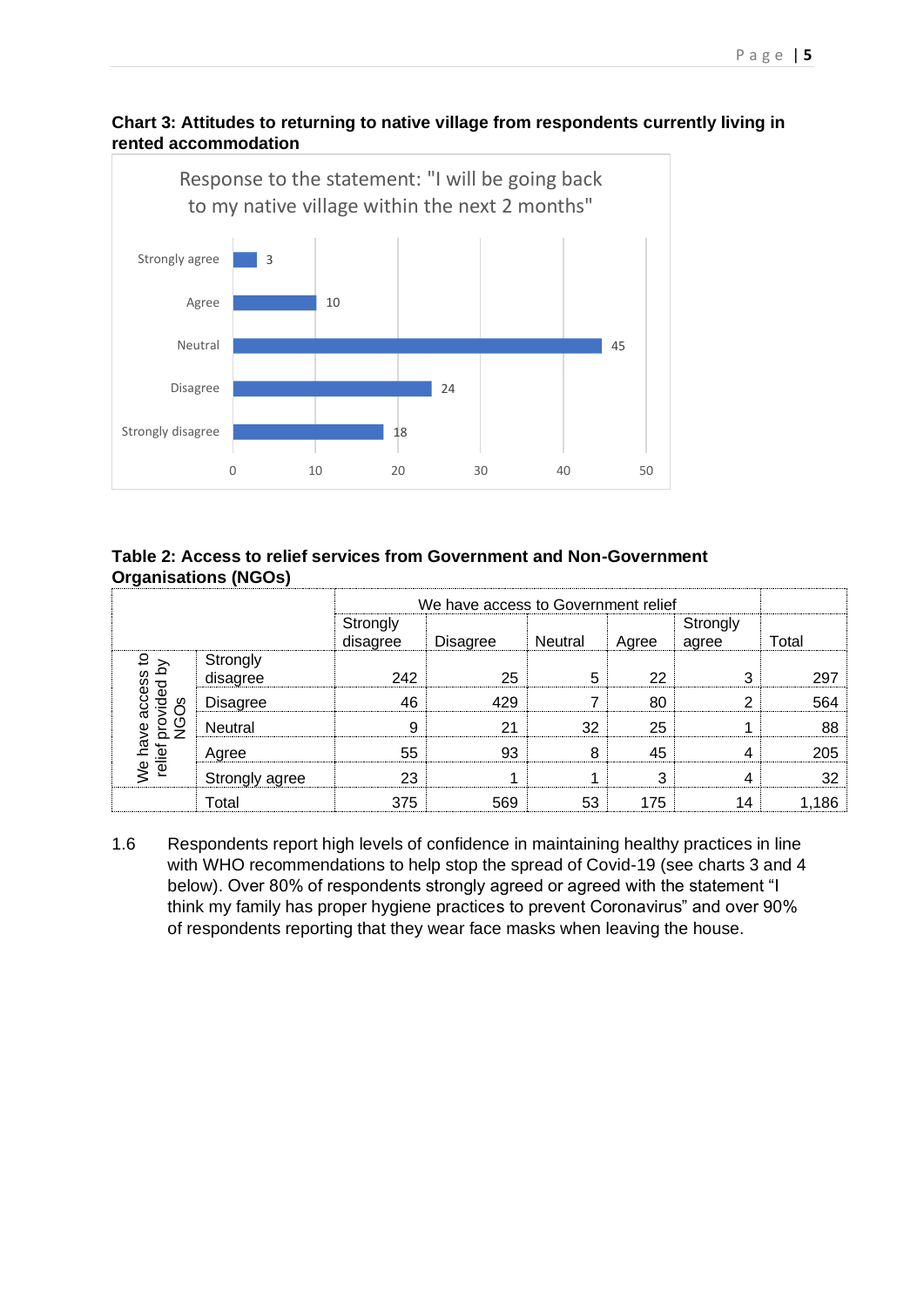

#### **Chart 4: Reported Confidence Levels in Family Hygiene Practices**





# **2 Section 2: Qualitative Evidence**

- 2.1 The plight of urban IPs in rented accommodation has been worsened by a number of factors:
	- In many cases landlords have prevented them from leaving for their villages until rents are settled.
	- This has led to distress leases and sales of land and other assets by rural kinship groups to repay rent. The scale of this problem was impossible to gauge.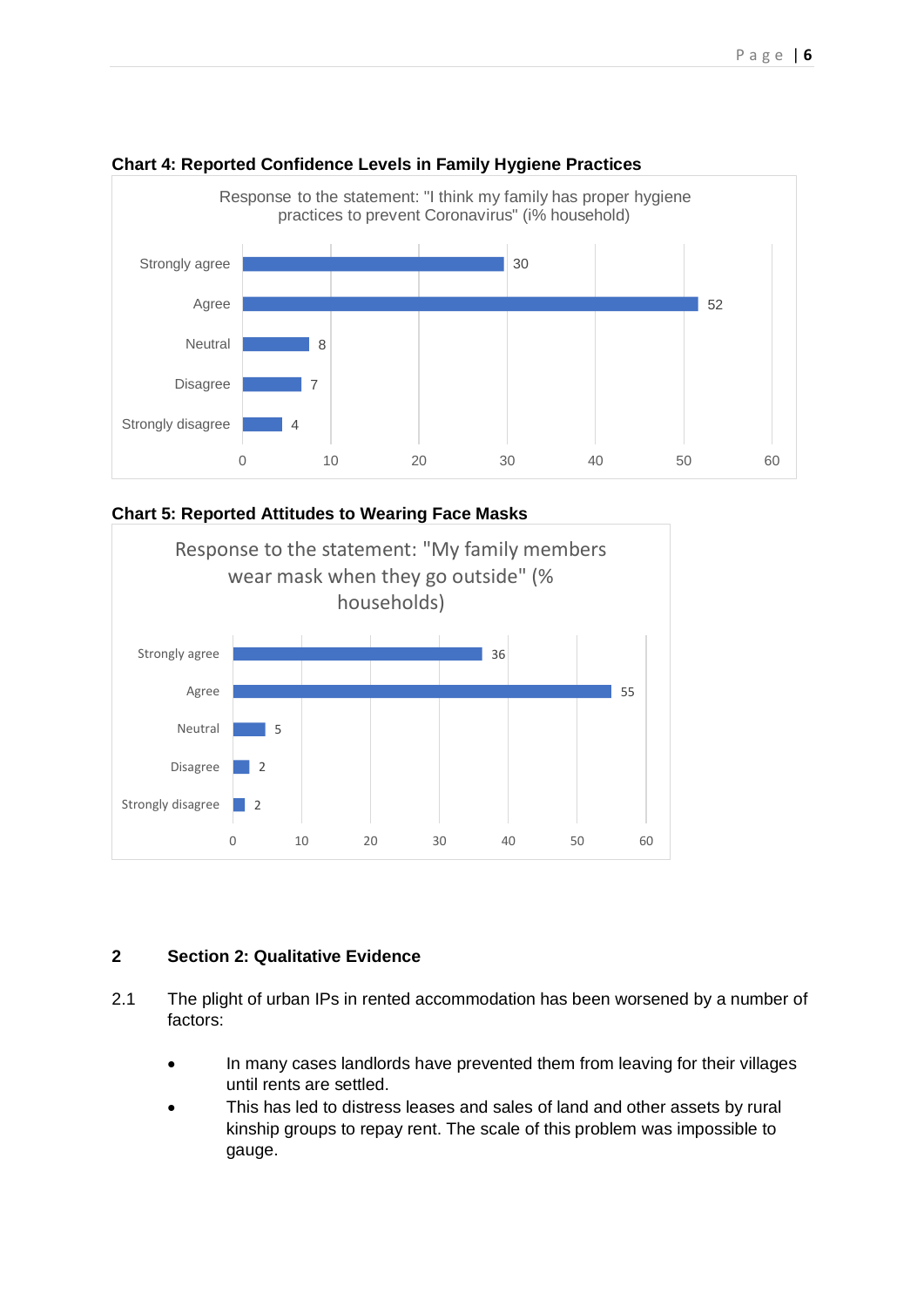- 2.2 Despite considerable contextual differences, KII respondents all attribute *adivasis*' access to relief services from the Government to long-standing discrimination and exclusion from decision making, particularly at the local (Union / Upazila) politicaladministrative level.
- 2.3 The success and impact of lockdown measures in Indigenous villages has been variable, generally depending on the socio-economic conditions of the inhabitants. Indigenous communities that are highly dependent on day labour, for example, have been placed in an awful dilemma. Where they have the choice they have ignored lockdown, with the inevitable implications for public health. Where lockdown has been successfully enforced through state agencies, this has had a severe impact on livelihoods to the extent that sections of the community face starvation. The fact that one in four survey respondents reported that their occupation was "day labourer" underscores the severity of this challenge.
- 2.4 Indigenous women have faced a number of additional human rights challenges:
	- In at least one case, *adivasi* women have faced sexual harassment and assault from landlords in lieu of rent they are unable to pay, as reported in the national media<sup>4</sup>.
	- One *adivasi* gender activist reported a case of [rape](https://www.mzamin.com/article.php?mzamin=226845) in Kalapara during the lockdown period.
	- Beauticians who have been laid off or "furloughed" are turning to day labour as a coping mechanism, which makes them more vulnerable to sexual harassment and assault.
	- Indigenous women generally bear a higher domestic burden than men, and are facing the brunt of the pressure to feed families in a period of acute financial crisis. Coping mechanisms include recourse to cultivating "famine foods" like yams.
- 2.5 Several KIIs revealed an increase in overt racism directed against IPs:
	- *Adivasis* with Tibeto-Burmese features report "Corona" as a new racial slur.
	- In one instance, an IP female activist reports that local Muslim leaders have told their followers that Covid-19 will only impact "Christian" (Indigenous) communities.
	- In at least one case interethnic tensions have led to a violent clash between communities.
- 2.6 The Rakhaine community of Bangladesh's coastal belt have also been severely affected by Cyclone Amphan, which made landfall on the 20th May. Respondents state that destruction of crops and fruit trees have compounded an already dire economic situation.
- 2.7 Dedicated efforts by the State to address the particular problems of social, economic and political exclusion faced by plains IPs in general are very limited. While a

**<sup>4</sup> Staff correspondent, 'Mother, daughters assaulted by landlord 'over rent', The Daily Star (19th May 2020) [https://www.thedailystar.net/city/news/mother-daughters-assaulted-landlord-over-rent-1903915,](https://www.thedailystar.net/city/news/mother-daughters-assaulted-landlord-over-rent-1903915) (last accessed 18th June 2020).**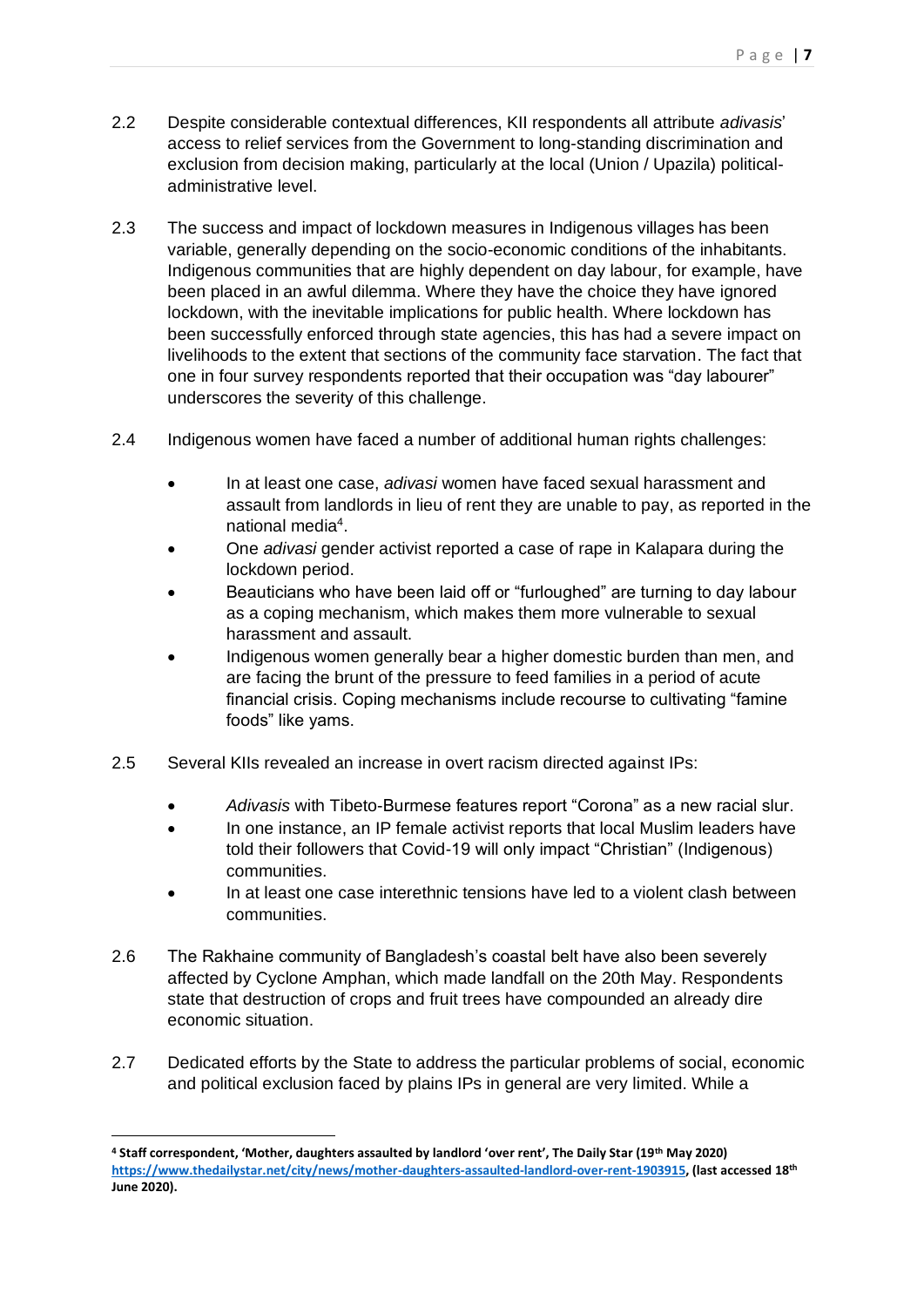"Development Assistance for Special Areas<sup>5</sup>" fund exists under the Prime Minister's Office specifically for this purpose, its efforts are inadequate and poorly targeted. This speaks both to the specific issue of the pandemic and its secondary impacts, and also the more general problem of the recognition of Indigenous People in Bangladesh:

- Despite being a signatory to ILO Convention 107, Bangladesh does not recognise the existence of "Indigenous Peoples" within its borders. The constitution instead recognises the existence of "tribes [Upajati], minor races [khudro jati shotta], ethnic sects and communities [nrigoshthi o shomprodai]"<sup>6</sup>.
- Within this framing, the Government of Bangladesh (GoB) has officially recognised 27 different ethnic groups. Indigenous organisations argue that the true number is at least  $47^7$  -  $54^8$ . This study alone surveyed members of 21 communities who consider themselves to be distinct both from other Indigenous groups and the mainstream community (see Appendix B below) and yet are not formally recognised as such by the State.
- The last ethnically disaggregated Government census was carried out in 1991.
- In this context, it is unsurprising that there has been no effort by the State to circulate materials in Indigenous languages, nor to conduct detailed, ethnically disaggregated analysis of how the current pandemic is currently disproportionately affecting Indigenous Peoples.
- 2.8 Due to exclusion from policy and other decision making bodies, Indigenous People have not been able to significantly influence or shape State Covid response at the time of writing.
- 2.9 The general consensus of KII respondents is that extant trends of dispossession from ancestral land will continue, if not intensify.
	- Dispossession of Indigenous Peoples in the Bangladeshi plains is a complex and multi-causal phenomenon involving different actors.
	- These include "private" individuals, often with powerful local connections and a retinue of armed retainers.
	- In certain areas, State act
	- ors including the Forest Department contest Adivasi rights to ancestral lands designated as "Reserved Forests".
	- Legal protections are very weak: the principal land legislation provides explicit provision that there cannot be a transfer of land held by an "aboriginal" to a "non-aboriginal" without the explicit sanction of the District authorities (specifically the "Union Nirbahi Officer"). Implementation is weak, and only 22 groups are formally recognised under this provision.

**<sup>5</sup> Formerly known as the "Special Affairs Division", see Indigenous Navigator, op. cit..**

**<sup>6</sup> Eva Gerharz, 'What is in a Name? Indigenous Identity and the Politics of Denial in Bangladesh',** *South Asia Chronicle 4*  **(2014) 115 - 137.**

**<sup>7</sup> Abul Barkat,** *Political Economy of Unpeopling of Indigenous Peoples, the Case of Bangladesh* **(Dhaka: MuktoBuddhi Prokasana, 2016).**

**<sup>8</sup> Indigneous Navigator, op. cit..**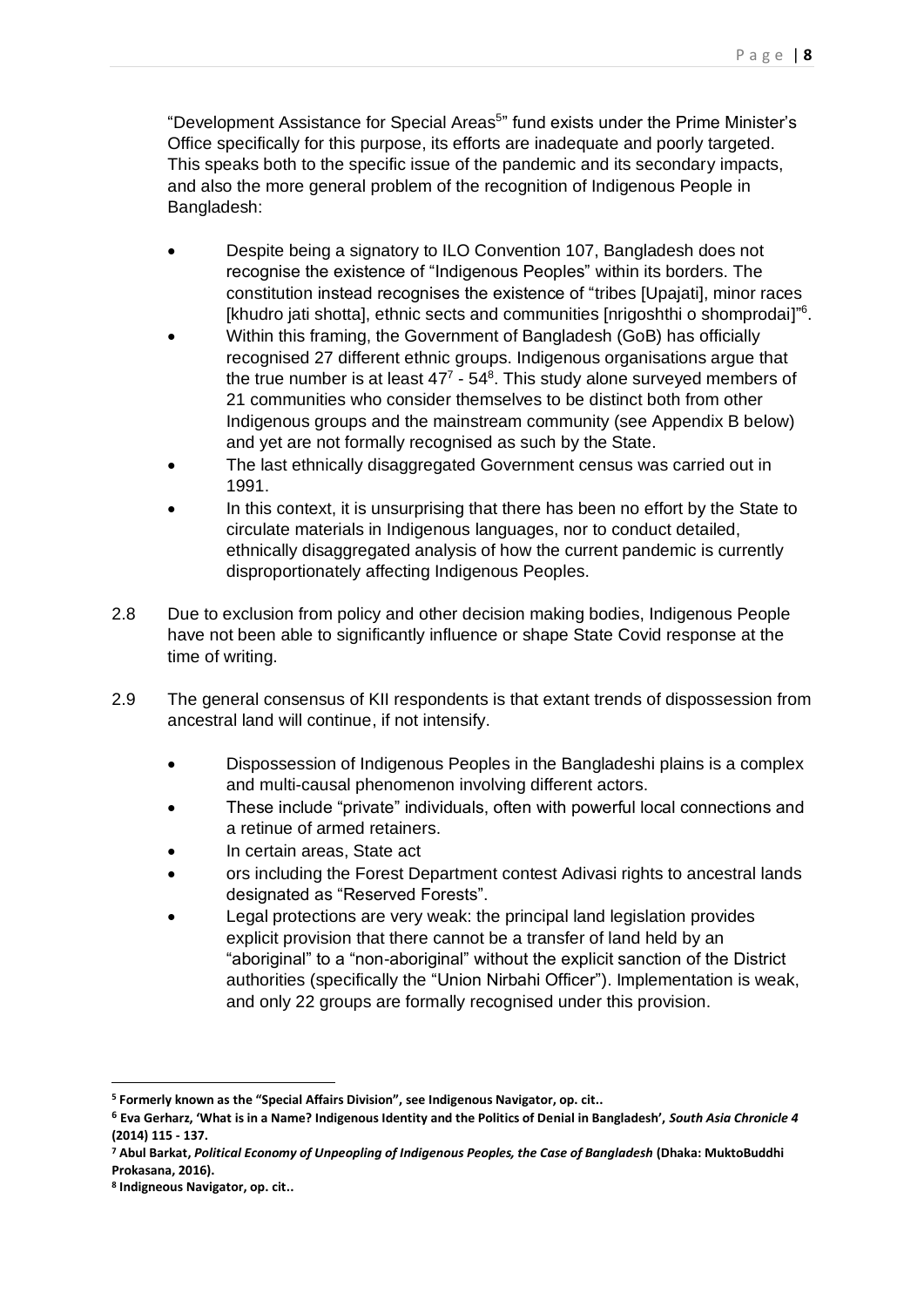• *Generally*, in Bangladesh's history processes of Indigenous dispossession have reached the highest levels of intensity during periods of military rule and emergency.

### **Appendix A: About the Submission**

This submission was prepared for IPDS by:

With special thanks to:

IPDS gratefully acknowledges the invaluable support, both financial and in-kind, from:

Center for Sustainable Development, University of Liberal Arts Bangladesh Gram Bikash Kendra Minority Rights Group The European Union The Norwegian Agency for International Development

### **Appendix B: Study Methodology**

This rapid study on impact of Covid-19 on indigenous people was conducted using mixed method meaning a quantitative survey was deployed and qualitative information was collected from different layers of the society. In order to capture more specific and detailed information as well as more sensitive issues we complemented the household survey with 20 Key Informant Interviews and six micronarratives from a range of respondents including community leaders and leaders of indigenous-led or indigenous friendly organizations. KIIs and households stories were collected either by phone interview or by email.

In the dynamics of Covid-19, the indigenous and minority groups are suffering the most, which in principle, indigenous friendly and indigenous-led organizations or advocacy networks talk about. However, because of not having desegregated statistics about the indigenous people in the country, it has been highly challenging to advocate and influence policymakers, and to take informed decision by NGOs. As an attempt to fill the gap of data insufficiency and rhetoric power and persuasion in advocacy, we conducted a quantitative survey on plainland indigenous people, which not only is representative to the population but has exhibited the general characteristics of disconnected people. When welfare governments formulate and deploy policies to leave no one behind, the identification of underlying socio-economic characteristics of disconnected people, per se, indigenous people is necessary.

We have been able to collect 1,205 responses from 28 out of 64 districts in the country. The survey was administered in two ways: (1) respondents answered the survey semi-structured questionnaire developed on Google forms by themselves (2) responses collected by the volunteers using the same questionnaire developed on Google forms. To keep the sample representative, volunteers connected to the team were from different indigenous communities across the plainland in the country. As this rapid study was an initiative by the volunteers, the selection of volunteers played an instrumental role in making the sample representative to the population.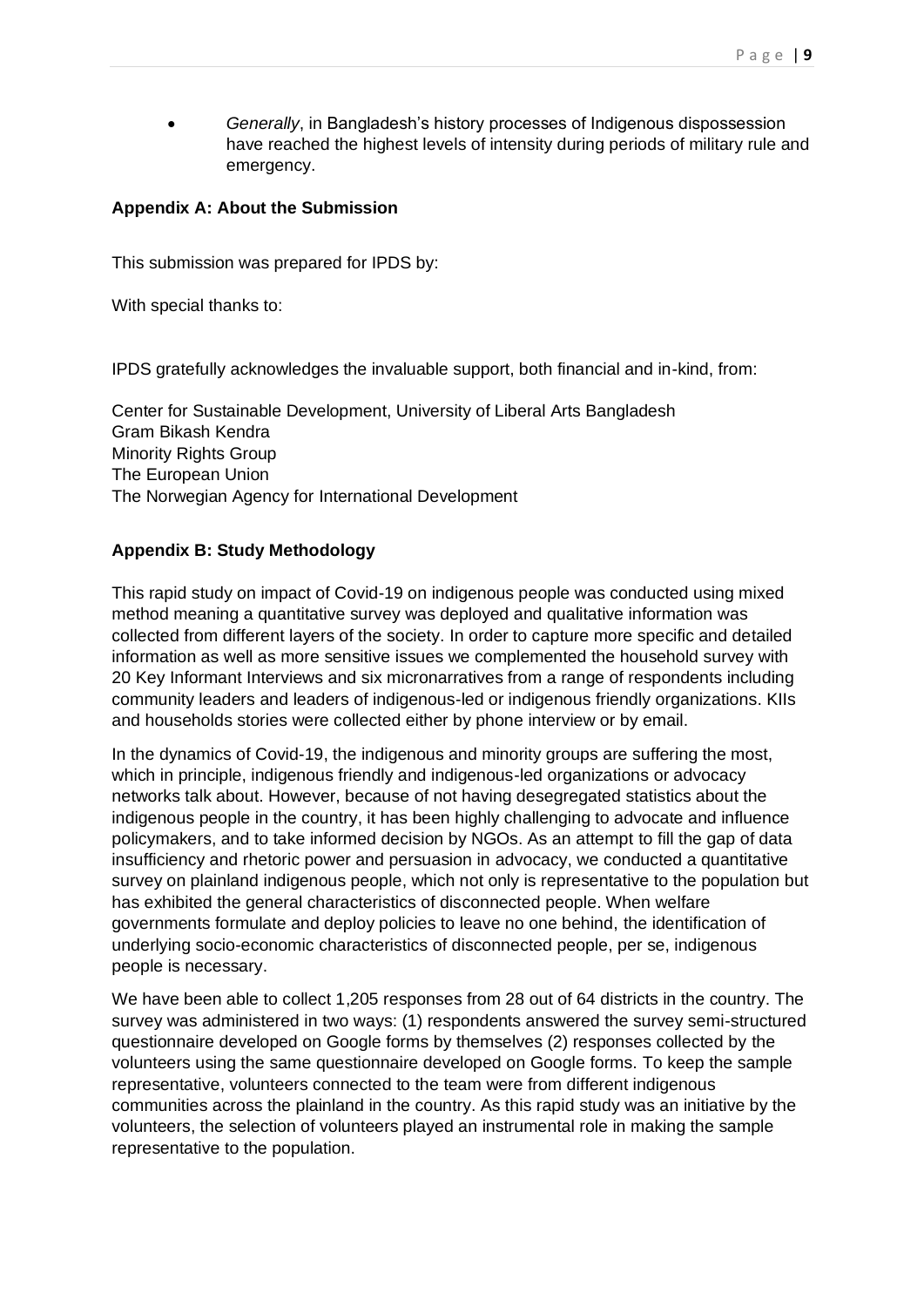In the case of self-administered survey, we limit a single submission from a respondent, per se, an email ID. We sent the link of the Google form through email, social-networking sites and other messaging apps. Around 40 volunteers involved in the collecting data from the field, were trained by conducting online webinars, supervised by 6 volunteers. Volunteers collected information from the respondents either by calling them over the phone or visiting households while maintaining physical distance. In most cases in rural set-up, volunteers collected information from the households when they were conduct relief activities e.g., listing vulnerable families, distribute reliefs, or mere visiting the families. In the urban setup, volunteers collected information by calling themselves. In both cases, the volunteers submitted responses by signing their names listed as volunteers.

Vulnerable people likely try to keep connected among them to protect themselves even if they have limited access to resources i.e., information, political power, or money. Amid Covid-19, different indigenous communities form community response teams which were the major resources of this study.

#### **Appendix C: Indigenous Groups Covered by the Study**

| <b>SL</b>      | <b>Ethnicity</b> | Freq.          | <b>Percent</b> | Included in the Govt. list* |
|----------------|------------------|----------------|----------------|-----------------------------|
| 1              | Banai            | 1              | 0.08           | No                          |
| $\mathbf 2$    | Barman           | 3              | 0.25           | Yes                         |
| 3              | Bediya Mahato    | 9              | 0.75           | <b>No</b>                   |
| 4              | Bhuia (Rai)      | 16             | 1.33           | <b>No</b>                   |
| 5              | Bhumij           | $\overline{2}$ | 0.17           | <b>No</b>                   |
| 6              | Chakma           | 1              | 0.08           | Yes                         |
| $\overline{7}$ | Dalu             | 1              | 0.08           | No                          |
| 8              | Ganju            | 1              | 0.08           | Yes                         |
| 9              | Garo             | 409            | 33.94          | Yes                         |
| 10             | Gorait           | 10             | 0.83           | No                          |
| 11             | Hajong           | $\mathbf{1}$   | 0.08           | Yes                         |
| 12             | Kadar            | 14             | 1.16           | <b>No</b>                   |
| 13             | Khasi            | 5              | 0.41           | Yes                         |
| 14             | Koch             | $\,6$          | 0.5            | Yes                         |
| 15             | Koch Rajbangshi  | $\overline{2}$ | 0.17           | <b>No</b>                   |
| 16             | Kole             | 10             | 0.83           | Yes                         |
| 17             | Kora             | 10             | 0.83           | No                          |
| 18             | Kormokar         | $\overline{c}$ | 0.17           | No                          |
| 19             | Kurmi Mahato     | $\overline{2}$ | 0.17           | No                          |
| 20             | Lohar            | $\mathbf{1}$   | 0.08           | <b>No</b>                   |
| 21             | Mahali           | 37             | 3.07           | No                          |
| 22             | Mal Pahariya     | 10             | 0.83           | Yes                         |
| 23             | Malo             | 16             | 1.33           | <b>No</b>                   |
| 24             | Manipuri         | 81             | 6.72           | Yes                         |
| 25             | Munda            | 67             | 5.56           | Yes                         |
| 26             | Mushohor         | 6              | 0.5            | <b>No</b>                   |
| 27             | Oraon            | 119            | 9.88           | Yes                         |
| 28             | Pahan            | 4              | 0.33           | No                          |
| 29             | Pahariya         | $\mathsf g$    | 0.75           | Yes                         |
| 30             | Patro            | $\overline{2}$ | 0.17           | <b>No</b>                   |
| 31             | Rabidas          | 14             | 1.16           | <b>No</b>                   |
| 32             | Rakhine          | 54             | 4.48           | Yes                         |

#### **Table 3: List of Indigenous Groups covered in the rapid study**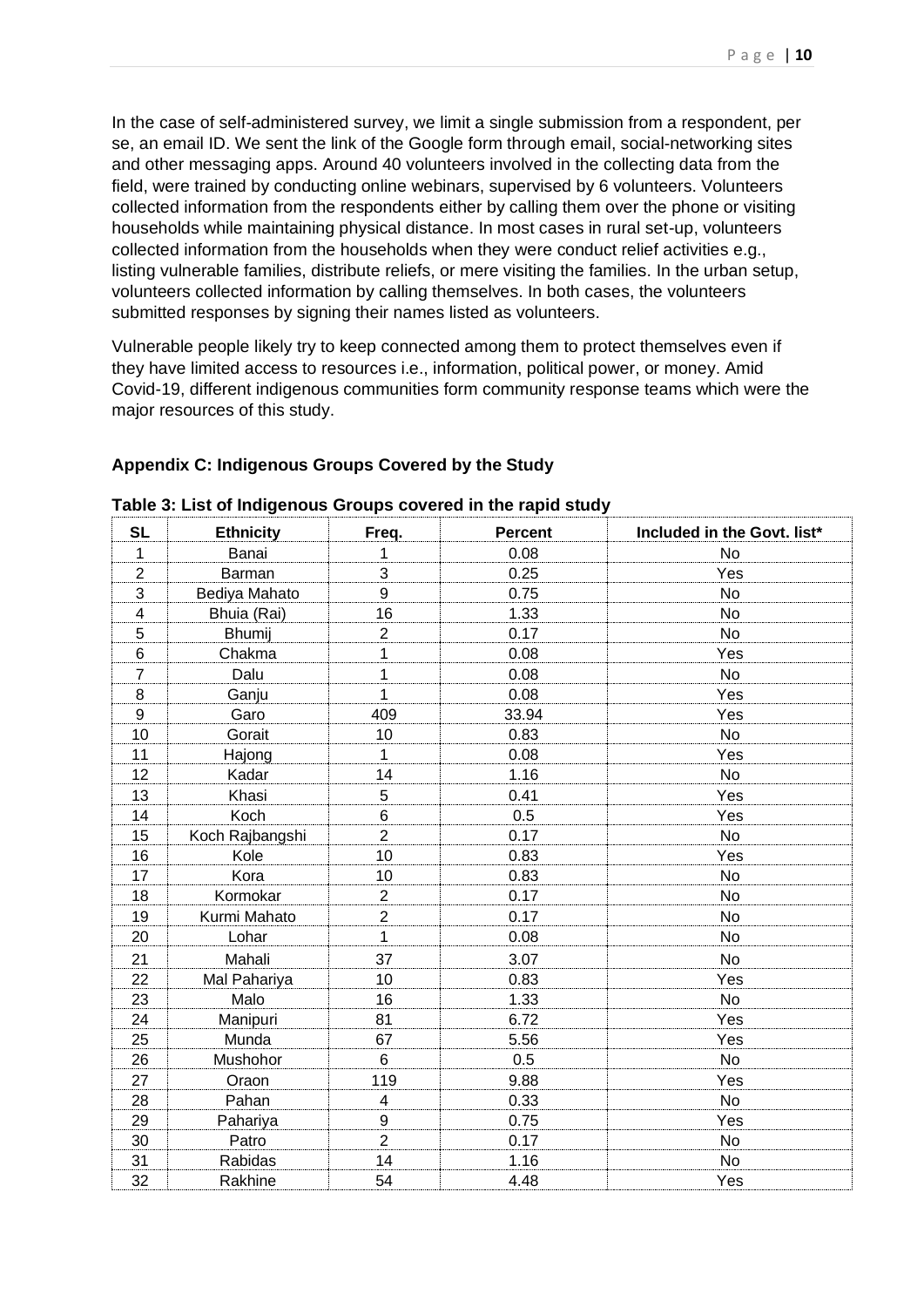|  | በዖ |  |
|--|----|--|
|  |    |  |

*Note:* 20 Indigenous groups are missing from the list prepared by the Government, available here: <http://plainlandethnic.portal.gov.bd/site/page/0fa2c59c-c5ba-44f2-bd27-c8d192d90036/->

# **Appendix D: Responses by District**

| <b>Table 4: Responses by District</b> |  |  |  |
|---------------------------------------|--|--|--|
|                                       |  |  |  |

| <b>District</b>  | <b>Responses</b> |
|------------------|------------------|
| Barguna          | 13               |
| Bogra            | $\overline{21}$  |
| Chandpur         | 40               |
| Chittagong       |                  |
| Comilla          |                  |
| <b>Chaka</b>     | 248              |
| <b>Jinajpur</b>  | 289              |
| <b>Gaibandha</b> | 9                |
| Gazipur          | $\overline{8}$   |
| Gopalganj        |                  |
| Habiganj         |                  |
| Joypurhat        | 76               |
| Moulvibazar      | 75               |
| Munshiganj       |                  |
| Mymensingh       | 32               |
| Naogaon          | 65               |
| Natore           |                  |
| Netrokona        | 31               |
| <b>Pabna</b>     | 8                |
| atuakhali        | 41               |
| Rajshahi         | 72               |
| Rangpur          | $\overline{24}$  |
| Satkhira         |                  |
| Sherpur          |                  |
| Sirajganj        |                  |
| Sylhet           |                  |
| angail           | 10               |
| hakurgaon        | 15               |

Map 1: Responses by District